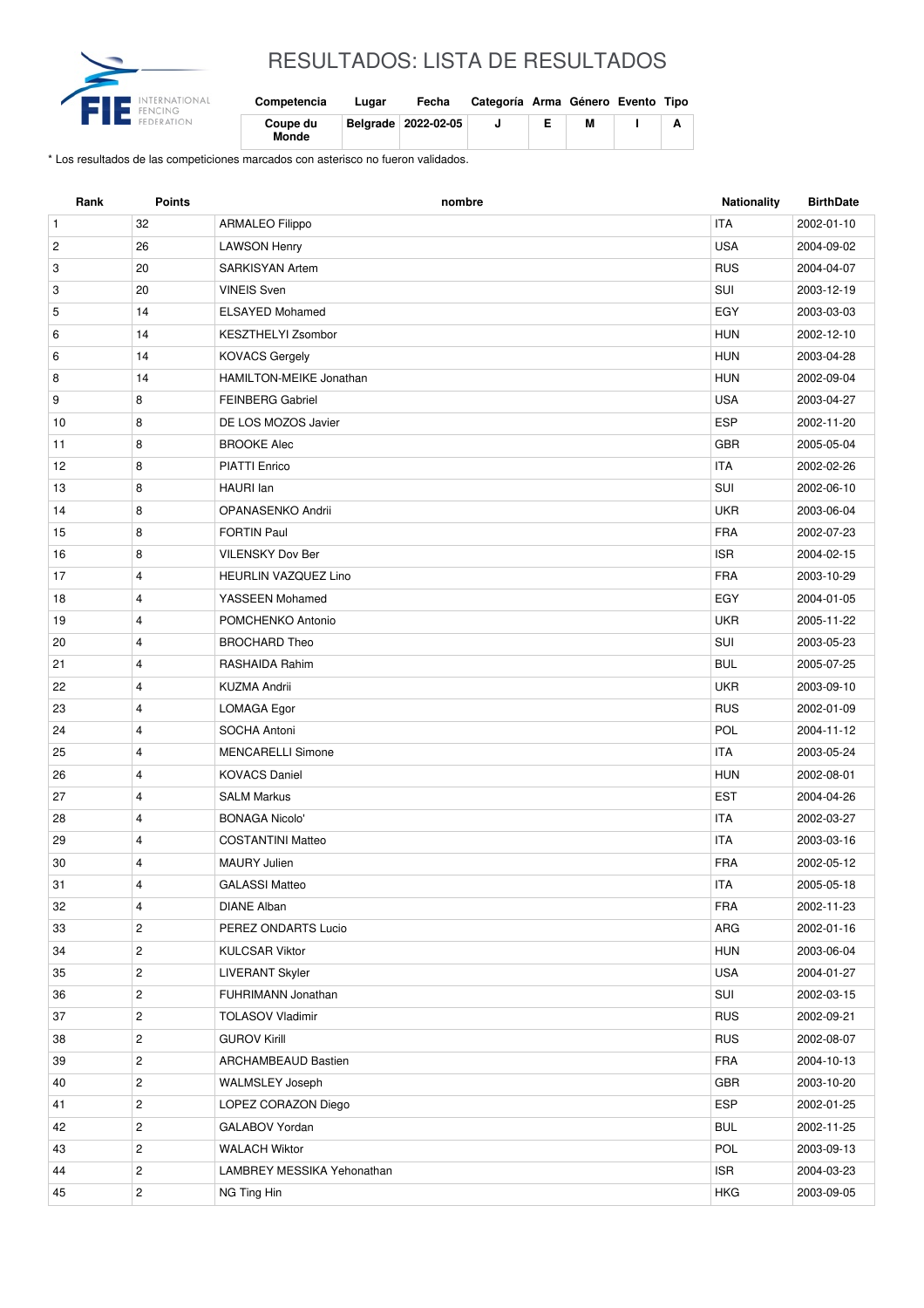| Rank | <b>Points</b>         | nombre                      | <b>Nationality</b> | <b>BirthDate</b> |
|------|-----------------------|-----------------------------|--------------------|------------------|
| 46   | $\overline{2}$        | <b>COUFAL Frantisek</b>     | CZE                | 2003-02-10       |
| 46   | $\overline{2}$        | <b>HEINAMAA Akseli</b>      | <b>FIN</b>         | 2002-01-28       |
| 46   | $\overline{c}$        | <b>JONES Hal</b>            | <b>GBR</b>         | 2003-01-07       |
| 49   | $\overline{2}$        | <b>LAWSON Nicholas</b>      | <b>USA</b>         | 2002-08-10       |
| 50   | $\overline{c}$        | <b>AKAL Emir</b>            | <b>TUR</b>         | 2004-08-21       |
| 51   | $\overline{2}$        | <b>PELLETIER Baptiste</b>   | <b>FRA</b>         | 2002-02-14       |
| 52   | $\overline{c}$        | <b>KELPE Bendix</b>         | <b>GER</b>         | 2003-01-07       |
| 53   | $\mathbf{2}^{\prime}$ | <b>COHEN Yonatan</b>        | <b>ISR</b>         | 2003-06-05       |
| 54   | $\overline{2}$        | <b>ROUBAILO Niels</b>       | <b>NED</b>         | 2003-11-04       |
| 55   | $\overline{c}$        | RIZZI Jacopo                | <b>ITA</b>         | 2005-05-13       |
| 56   | $\overline{c}$        | <b>TAVOR Itamar</b>         | <b>ISR</b>         | 2002-10-02       |
| 57   | $\overline{c}$        | <b>TOBIAS Erik</b>          | <b>EST</b>         | 2004-10-28       |
| 58   | $\overline{2}$        | <b>FARKAS Peter</b>         | <b>HUN</b>         | 2003-11-19       |
| 59   | $\overline{c}$        | <b>GABER Mohamed</b>        | EGY                | 2003-05-07       |
| 60   | $\overline{2}$        | SILVERS Noah                | <b>USA</b>         | 2004-01-15       |
| 61   | $\overline{c}$        | <b>WICHT Matteo</b>         | SUI                | 2002-02-06       |
| 62   | $\overline{2}$        | <b>ERBETTA Diego</b>        | SUI                | 2002-05-30       |
| 63   | $\overline{c}$        | MYKYTENKO Dmytro            | <b>UKR</b>         | 2002-10-31       |
| 64   | $\mathbf{2}^{\prime}$ | <b>KUSHNERIK Ethan</b>      | <b>USA</b>         | 2003-07-20       |
| 65   | $\mathbf{1}$          | <b>BUZINOV Pavel</b>        | <b>RUS</b>         | 2002-04-02       |
| 66   | $\mathbf{1}$          | <b>MCKERR Isaac</b>         | GBR                | 2002-05-08       |
| 67   | $\mathbf{1}$          | <b>MURRU Fabio</b>          | <b>GER</b>         | 2002-12-06       |
| 68   | $\mathbf{1}$          | SARID Alon                  | <b>ISR</b>         | 2006-01-19       |
| 69   | $\mathbf{1}$          | <b>CAVADINI Lazare</b>      | SUI                | 2002-07-29       |
| 70   | $\mathbf{1}$          | <b>SRECKI</b> Quentin       | <b>FRA</b>         | 2002-03-11       |
| 71   | $\mathbf{1}$          | ONER Cengizhan              | <b>TUR</b>         | 2006-10-19       |
| 72   | $\mathbf{1}$          | NORDTVEIT Didrik            | <b>NOR</b>         | 2005-01-05       |
| 73   | $\mathbf{1}$          | <b>PLANTE Thibault</b>      | <b>FRA</b>         | 2002-10-16       |
| 74   | $\mathbf{1}$          | <b>KORNIIENKO Lev</b>       | <b>UKR</b>         | 2002-04-03       |
| 75   | 1                     | MITCHELL Jacob              | <b>GBR</b>         | 2002-04-06       |
| 76   | $\mathbf{1}$          | <b>STOYCHEV Radoslav</b>    | <b>BUL</b>         | 2003-05-27       |
| 77   | $\mathbf{1}$          | <b>KELLY Christopher</b>    | SWE                | 2003-01-28       |
| 78   | $\mathbf{1}$          | <b>KOSHMAN Nikita</b>       | <b>UKR</b>         | 2002-06-22       |
| 78   | $\mathbf{1}$          | PEZZOLI Federico            | <b>ITA</b>         | 2003-05-08       |
| 80   | $\mathbf{1}$          | ELSAYED MAHMOUD             | EGY                | 2005-05-25       |
| 81   | $\mathbf{1}$          | <b>CSABAI Mate</b>          | <b>HUN</b>         | 2003-07-17       |
| 82   | $\mathbf{1}$          | <b>OSMAN-TOUSON Maruan</b>  | <b>HUN</b>         | 2002-03-13       |
| 83   | 1                     | SENYURDUSEV Ozgur Ege       | <b>TUR</b>         | 2004-07-07       |
| 84   | $\mathbf{1}$          | <b>APERS Matthew</b>        | <b>BEL</b>         | 2002-07-24       |
| 85   | $\mathbf{1}$          | <b>ONISHCHUK Kirill</b>     | <b>RUS</b>         | 2003-04-24       |
| 86   | $\mathbf{1}$          | <b>TREBIS Michael</b>       | GER                | 2003-12-09       |
| 87   | $\mathbf{1}$          | <b>MIRICA Florin</b>        | ROU                | 2004-01-28       |
| 88   | $\mathbf{1}$          | LOEMAN Leandro              | <b>BEL</b>         | 2005-01-21       |
| 88   | $\mathbf{1}$          | <b>MARCZAK Wojciech</b>     | <b>POL</b>         | 2005-10-15       |
| 90   | $\mathbf{1}$          | ABDELBAKY. A Amr            | EGY                | 2002-12-21       |
| 91   | $\mathbf{1}$          | STOICA Alexandru            | ROU                | 2003-08-08       |
| 92   | $\mathbf{1}$          | PLANOJEVIC Jakov            | SRB                | 2004-04-26       |
| 93   | $\mathbf{1}$          | <b>JEAL James</b>           | <b>GBR</b>         | 2002-05-16       |
| 94   | 1                     | <b>GARCIA MIGUEL Daniel</b> | <b>ESP</b>         | 2002-08-09       |
| 94   | 1                     | <b>IYOKI Kent</b>           | <b>USA</b>         | 2005-11-26       |
|      |                       |                             |                    |                  |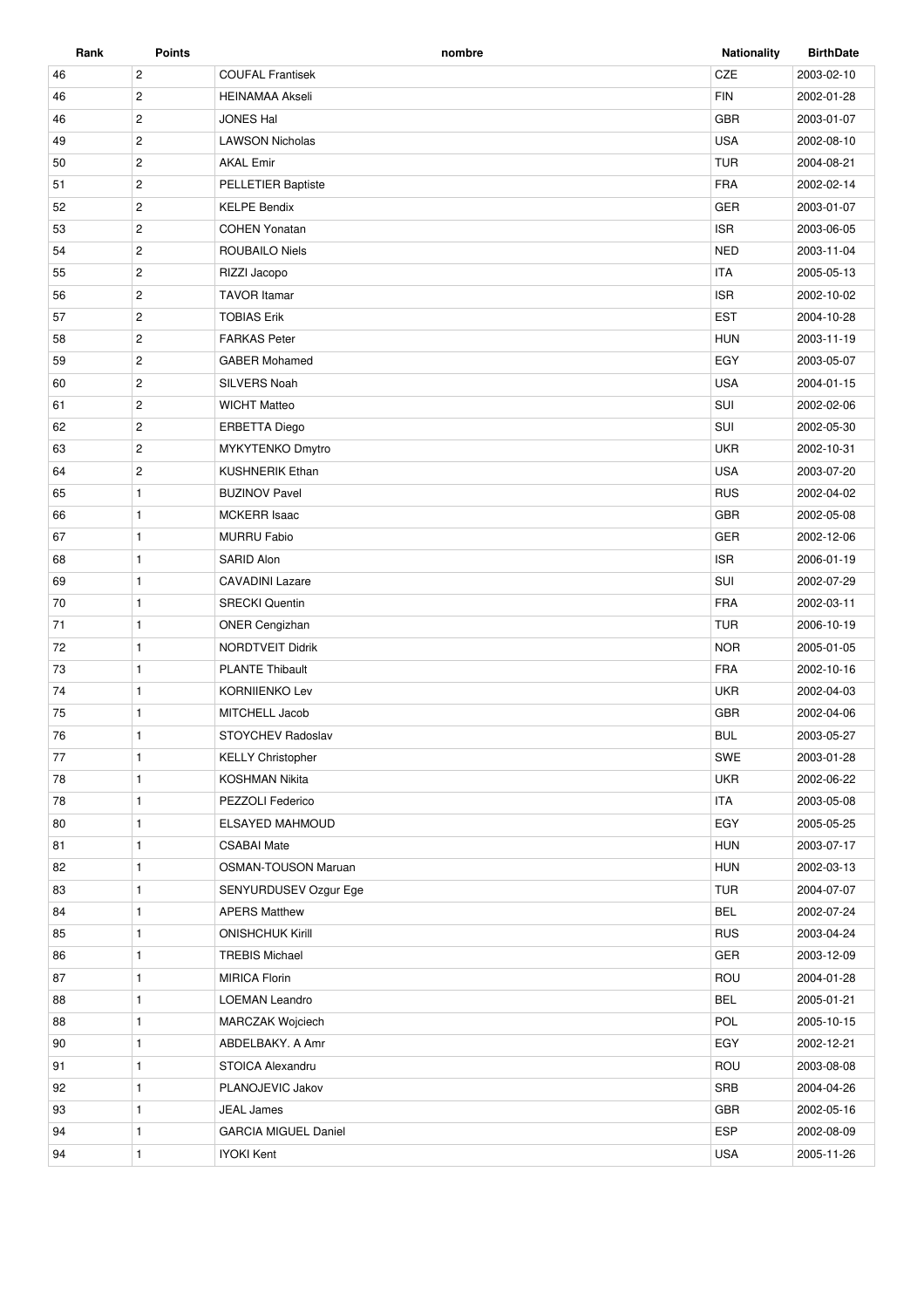| Rank | <b>Points</b> | nombre                       | <b>Nationality</b> | <b>BirthDate</b> |
|------|---------------|------------------------------|--------------------|------------------|
| 96   | $\mathbf{1}$  | <b>WHELAN Thomas</b>         | <b>USA</b>         | 2004-03-29       |
| 97   | 0,5           | <b>KUNDETOV Mukhazh</b>      | <b>RUS</b>         | 2004-02-02       |
| 98   | 0,5           | DI MARCO Fabrizio            | <b>ITA</b>         | 2002-07-11       |
| 99   | 0,5           | <b>JIMENEZ GISBERT Aleix</b> | <b>ESP</b>         | 2002-05-20       |
| 100  | 0,5           | SAMOILOV Roman               | <b>UKR</b>         | 2004-04-26       |
| 101  | 0,5           | <b>FUCHS Julian</b>          | <b>AUT</b>         | 2002-03-29       |
| 102  | 0,5           | <b>JANJIC Gregor</b>         | <b>AUT</b>         | 2003-05-28       |
| 103  | 0,5           | <b>LAASIK Oliver</b>         | <b>EST</b>         | 2005-02-24       |
| 104  | 0,5           | <b>KAZMIN Mikhail</b>        | <b>RUS</b>         | 2003-04-19       |
| 105  | 0,5           | STANGE Jakob                 | <b>GER</b>         | 2005-11-11       |
| 106  | 0,5           | <b>BUELAU Matthew</b>        | <b>GER</b>         | 2005-04-05       |
| 107  | 0,5           | <b>PORTMANN Nicolas</b>      | SUI                | 2004-12-04       |
| 108  | 0,5           | <b>FELTZ Maxim</b>           | <b>BEL</b>         | 2003-11-15       |
| 109  | 0,5           | LEE Ryan                     | <b>USA</b>         | 2003-06-28       |
| 110  | 0,5           | <b>TAIWO-WILLIAMS Louis</b>  | <b>GBR</b>         | 2004-06-08       |
| 111  | 0,5           | <b>BARUCH Omer</b>           | <b>ISR</b>         | 2005-03-24       |
| 112  | 0,5           | <b>ZHUKOV Semen</b>          | <b>RUS</b>         | 2003-03-30       |
| 113  | 0,5           | <b>CAIKOVSKIS Glebs</b>      | LAT                | 2003-09-17       |
| 113  | 0,5           | <b>UDOVICHENKO Aleksey</b>   | <b>RUS</b>         | 2003-04-07       |
| 115  | 0,5           | <b>PELLE Domonkos</b>        | <b>HUN</b>         | 2005-05-21       |
| 116  | 0,5           | <b>ABRAMYAN David</b>        | <b>RUS</b>         | 2002-06-20       |
| 117  | 0,5           | <b>INOSTROZA Lucas</b>       | CHI                | 2004-07-15       |
| 118  | 0,5           | DIANA Edoardo                | <b>ITA</b>         | 2002-02-16       |
| 119  | 0,5           | <b>KRASIKOVAS Emilis</b>     | <b>NOR</b>         | 2005-03-18       |
| 120  | 0,5           | PAVLENISHVILI David George   | GEO                | 2004-10-12       |
| 121  | 0,5           | <b>GRUNDER Pascal</b>        | SUI                | 2002-03-30       |
| 122  | 0,5           | <b>OGUT Cinar</b>            | <b>TUR</b>         | 2005-11-19       |
| 123  | 0,5           | <b>BARTKO Levente</b>        | <b>HUN</b>         | 2002-11-26       |
| 124  | 0,5           | <b>EIKANGER Olav</b>         | <b>NOR</b>         | 2003-08-01       |
| 125  | 0,5           | SOCHA Jan                    | POL                | 2002-04-02       |
| 126  | 0,5           | <b>LEE Wesley</b>            | CAN                | 2003-06-03       |
| 126  | 0,5           | <b>MATOUSEK David</b>        | CZE                | 2004-09-01       |
| 128  | 0,5           | CHUZON Miguel Angel          | <b>ESP</b>         | 2003-05-02       |
| 129  | 0,25          | <b>KO Benedek</b>            | <b>HUN</b>         | 2003-09-17       |
| 130  | 0,25          | NISTOR Horia                 | ROU                | 2004-11-06       |
| 131  | 0,25          | <b>SEVERINI Filippo</b>      | <b>ITA</b>         | 2002-06-13       |
| 132  | 0,25          | <b>MUKOID Kiril</b>          | <b>UKR</b>         | 2003-10-06       |
| 133  | 0,25          | HORETSKYY Marian-Anton       | <b>UKR</b>         | 2005-08-23       |
| 134  | 0,25          | <b>FAST Cedrik Henry</b>     | GER                | 2002-02-10       |
| 135  | 0,25          | AL MAAZMI Mohamed            | UAE                | 2002-11-05       |
| 136  | 0,25          | KOLDITZ lan-Etienne          | GER                | 2004-01-31       |
| 137  | 0,25          | SOBOLEV Aleksandr            | <b>RUS</b>         | 2003-01-04       |
| 137  | 0,25          | <b>SPANOS Konstantin</b>     | AUT                | 2004-01-30       |
| 139  | 0,25          | <b>DJUROVIC Milos</b>        | SRB                | 2004-06-25       |
| 140  | 0,25          | <b>CANDELA Nicholas</b>      | <b>USA</b>         | 2003-12-08       |
| 141  | 0,25          | <b>DZIURA Stanislaw</b>      | POL                | 2004-09-23       |
| 142  | 0,25          | <b>DOBSON Philip</b>         | GBR                | 2002-08-28       |
| 143  |               | <b>BREKER Henri</b>          | GER                |                  |
|      | 0,25          |                              |                    | 2003-07-11       |
| 144  | 0,25          | JOVANOVIC Jovan              | SRB                | 2004-01-16       |
| 144  | 0,25          | <b>KUTTI David</b>           | SWE                | 2003-12-06       |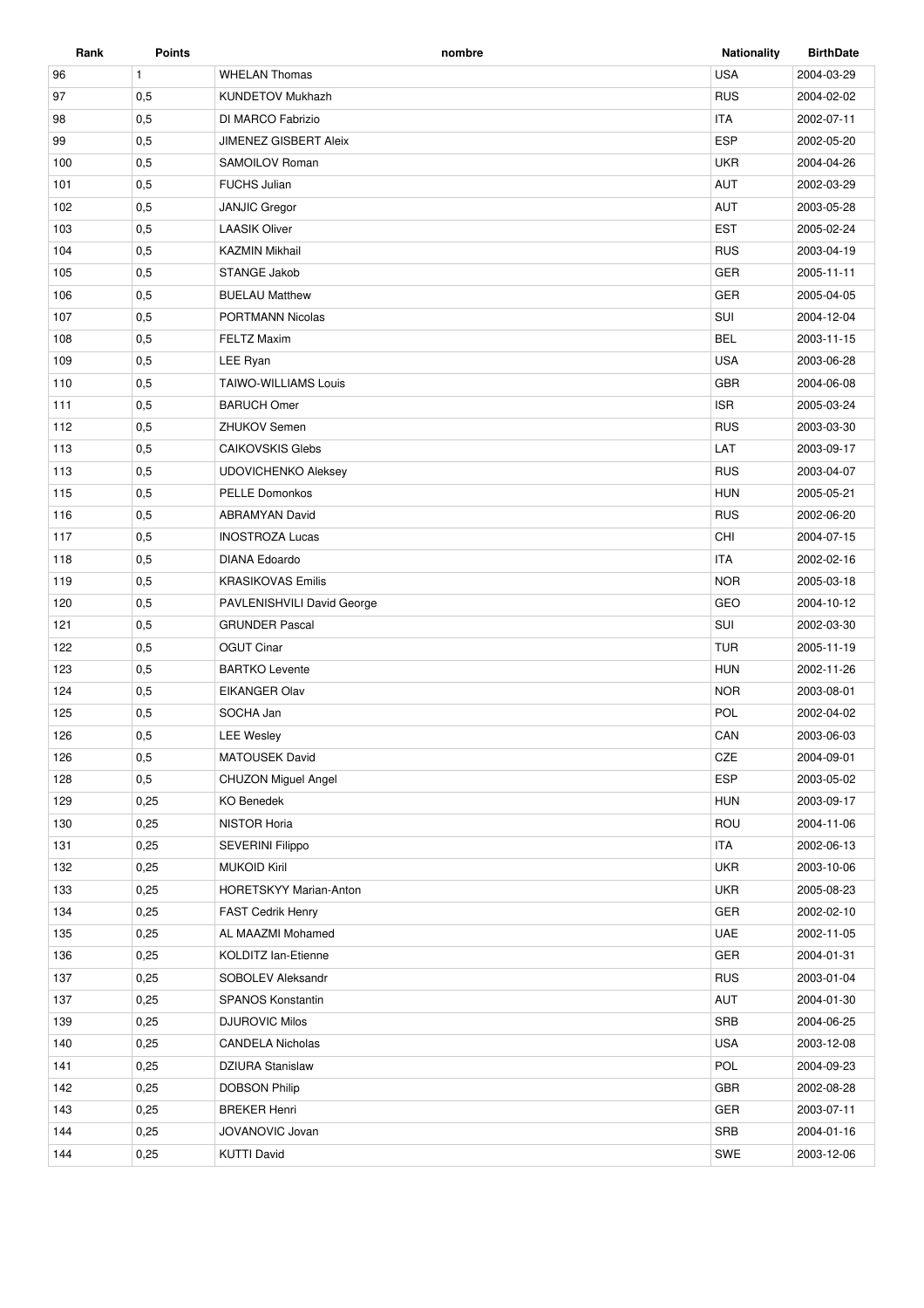| Rank | <b>Points</b> | nombre                      | <b>Nationality</b> | <b>BirthDate</b> |
|------|---------------|-----------------------------|--------------------|------------------|
| 146  | 0,25          | <b>SCHEUNER Joel</b>        | SUI                | 2002-12-25       |
| 147  | 0,25          | LECHEVALIER BOISSEL Junes   | <b>FRA</b>         | 2004-06-01       |
| 148  | 0,25          | <b>IVAKIMOV Vasil</b>       | <b>BUL</b>         | 2004-09-01       |
| 149  | 0,25          | NAZAREVYCH Vladyslav        | <b>UKR</b>         | 2003-05-12       |
| 150  | 0,25          | <b>KYKKANEN Robert</b>      | <b>FIN</b>         | 2003-02-16       |
| 151  | 0,25          | <b>KURHAN Volodymyr</b>     | <b>UKR</b>         | 2004-01-25       |
| 152  | 0,25          | <b>VANDENHAUTE Lars</b>     | <b>BEL</b>         | 2004-11-24       |
| 153  | 0,25          | <b>ELIBOL Halis Efe</b>     | <b>TUR</b>         | 2005-08-16       |
| 154  | 0,25          | <b>HARTMANN Sven</b>        | <b>AUT</b>         | 2004-02-12       |
| 155  | 0,25          | <b>ROUSSEAU Pierrick</b>    | <b>FRA</b>         | 2002-03-23       |
| 156  | 0,25          | <b>BRUIJN-YARD Rudi</b>     | <b>GBR</b>         | 2003-07-28       |
| 156  | 0,25          | RADOSZ Mikolaj              | POL                | 2002-12-02       |
| 156  | 0,25          | <b>REYNAERT Joppe</b>       | <b>BEL</b>         | 2004-10-29       |
| 159  | 0,25          | <b>KIRCHNER Tim</b>         | <b>GER</b>         | 2003-03-12       |
| 160  | 0,25          | <b>WINGERTER Nolan</b>      | <b>FRA</b>         | 2005-10-28       |
| 161  | 0,25          | <b>YETER Yalgin</b>         | <b>TUR</b>         | 2005-11-30       |
| 162  | 0,25          | <b>REIJNAERS Finian</b>     | <b>BEL</b>         | 2003-06-17       |
| 163  | 0,25          | <b>HANSENNE Arian</b>       | <b>BEL</b>         | 2004-07-26       |
| 164  | 0,25          | RANTANEN Joona              | <b>FIN</b>         | 2003-07-12       |
| 165  | 0,25          | <b>SRBINOSKI Petar</b>      | <b>MKD</b>         | 2004-07-13       |
| 166  | 0,25          | <b>BURGHELEA Andrei</b>     | ROU                | 2004-08-29       |
| 166  | 0,25          | KOTALA Jan                  | CZE                | 2004-11-08       |
| 168  | 0,25          | <b>NAGEL Keanu</b>          | <b>GER</b>         | 2003-02-02       |
| 169  | 0,25          | <b>ZIVANOVIC Konstantin</b> | <b>SRB</b>         | 2006-08-28       |
| 170  | 0,25          | <b>FAVRE Aurele</b>         | SUI                | 2004-10-05       |
| 171  | 0,25          | MUMENTHALER Colin           | SUI                | 2004-11-14       |
| 172  | 0,25          | PAHKALA Pyry                | <b>FIN</b>         | 2002-04-22       |
| 172  | 0,25          | <b>TURKDIL Burak</b>        | <b>TUR</b>         | 2005-05-09       |
| 174  | 0             | <b>SCHENKENGEL Benedict</b> | <b>GER</b>         | 2004-10-02       |
| 174  | 0             | SOERUM Inge                 | <b>NOR</b>         | 2004-12-17       |
| 176  | 0             | <b>SOUREK Karlo</b>         | CRO                | 2005-05-07       |
| 177  | 0             | ARONOWITSCH Zeev            | SWE                | 2002-07-23       |
| 178  | 0             | <b>URBAN Piotr</b>          | POL                | 2003-02-21       |
| 179  | 0             | LOMHOLT Sebastian           | <b>DEN</b>         | 2002-05-14       |
| 179  | 0             | <b>RIEDE Stefan</b>         | AUT                | 2004-04-11       |
| 181  | 0             | POURMAND Nima               | SWE                | 2004-06-29       |
| 182  | 0             | SAFCI Ardic Karan           | <b>TUR</b>         | 2005-06-20       |
| 183  | 0             | <b>BERRY Tobias</b>         | GBR                | 2003-11-08       |
| 184  | 0             | SLIUSAREV Mykhailo          | <b>UKR</b>         | 2005-11-22       |
| 185  | 0             | MARTINEZ GUERRERO Guillem   | <b>ESP</b>         | 2003-07-30       |
| 186  | 0             | POPOVS Vadims               | LAT                | 2003-04-28       |
| 187  | 0             | MIHAYLOV Mihail             | <b>BUL</b>         | 2004-01-09       |
| 188  | 0             | SPASIC Igor                 | SRB                | 2005-07-25       |
| 189  | 0             | <b>WALLE Henrik</b>         | <b>NOR</b>         | 2004-08-06       |
| 190  | 0             | PONIKVAR Lars               | <b>SLO</b>         | 2005-09-27       |
| 191  | 0             | <b>NOVAK Martin</b>         | CZE                | 2004-05-04       |
| 191  | 0             | STRUMBELJ Viktor            | <b>SLO</b>         | 2003-01-12       |
| 193  | 0             | <b>KLAVENESS Andreas</b>    | <b>NOR</b>         | 2002-03-02       |
|      |               |                             |                    |                  |
| 194  | 0             | <b>HORVATH Adam</b>         | <b>HUN</b>         | 2005-04-02       |
| 195  | 0             | <b>DENAUX Mael</b>          | FRA                | 2003-07-05       |